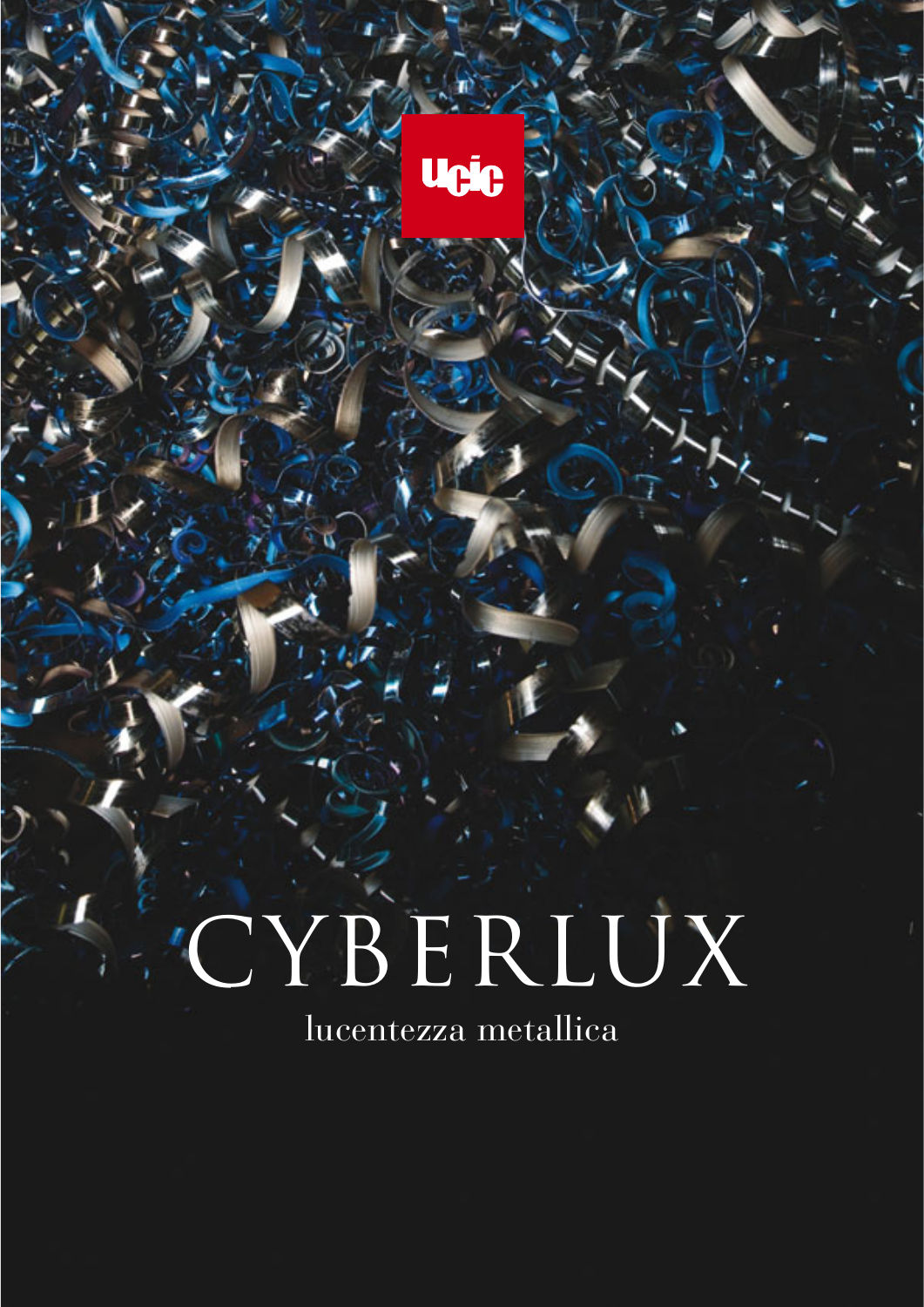

UCIC presenta **Cyberlux**, una preziosa finitura decorativa metallescente a base acquosa. Cyberlux si presenta in 12 differenti basi, già pronte per essere utilizzate o per essere colorate con i nostri coloranti.

Le 12 basi di Cyberlux riproducono in modo perfetto i metalli nobili e rappresentano una valida alternativa all'utilizzo della foglia d'oro. Saranno il tocco perfetto per i vostri ambienti: per interni di classe o moderni, locali di pregio o edifici storici. Un effetto delicatamente metallico donera' intimita' e prestigio ad ogni vostro spazio. Cyberlux è "**Made in Italy**", la vera garanzia di una qualità

che dura nel tempo.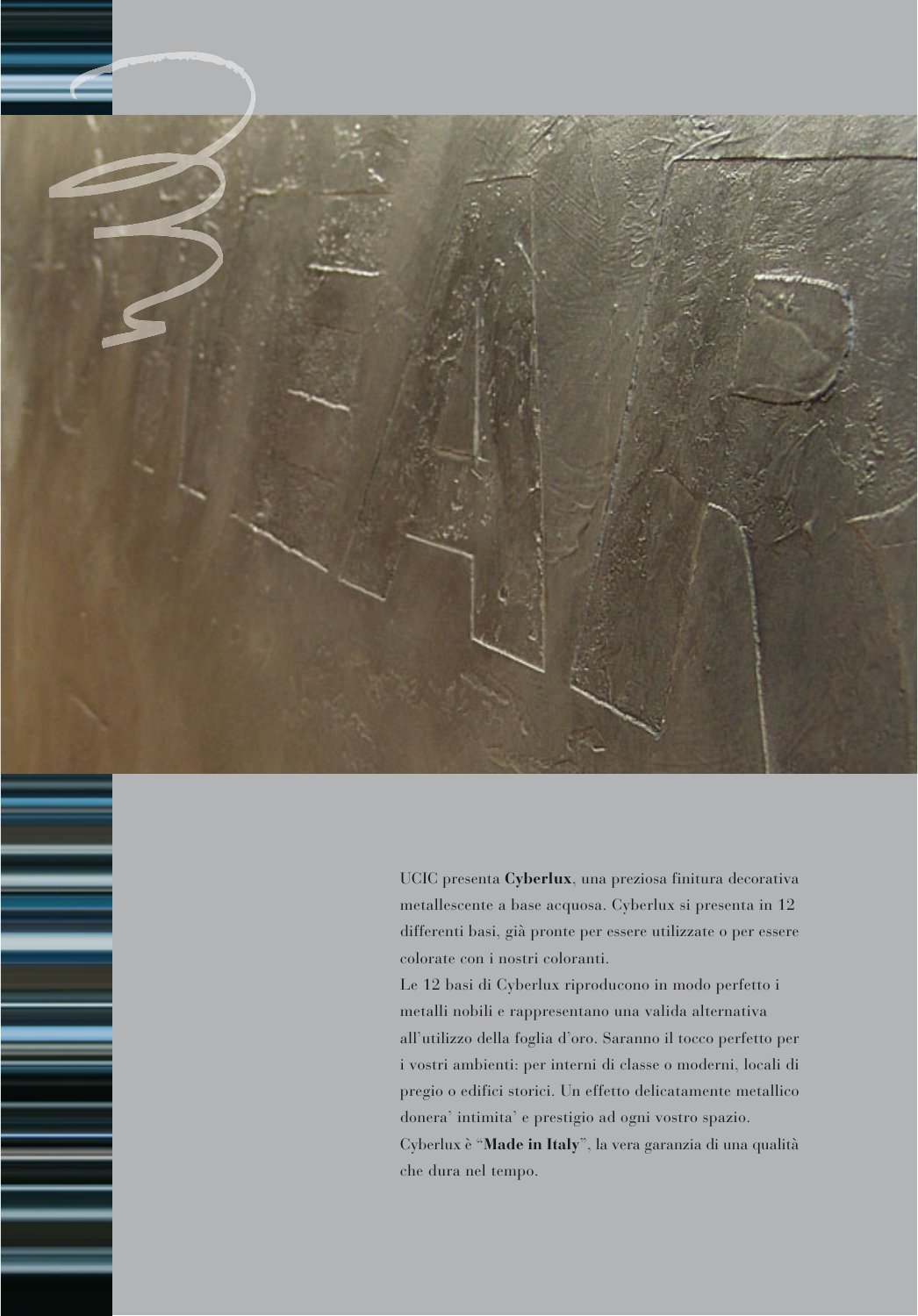UCIC introduces **Cyberlux**, a precious decorative metallic waterbased finish. Cyberlux comes in 12 different basic colors, ready to be used or to be stained with our colorants. The 12 basic colors of Cyberlux reproduce the look of the precious metals and represent a valid alternative to the use of gold leaf. They will be the perfect touch to your environment: class or modern interiors, prestigious or valuable historic buildings. A metallic effect will give gently "intimacy" and prestige to all your space. Cyberlux is "**Made in Italy**", the true guarantee of a quality that lasts.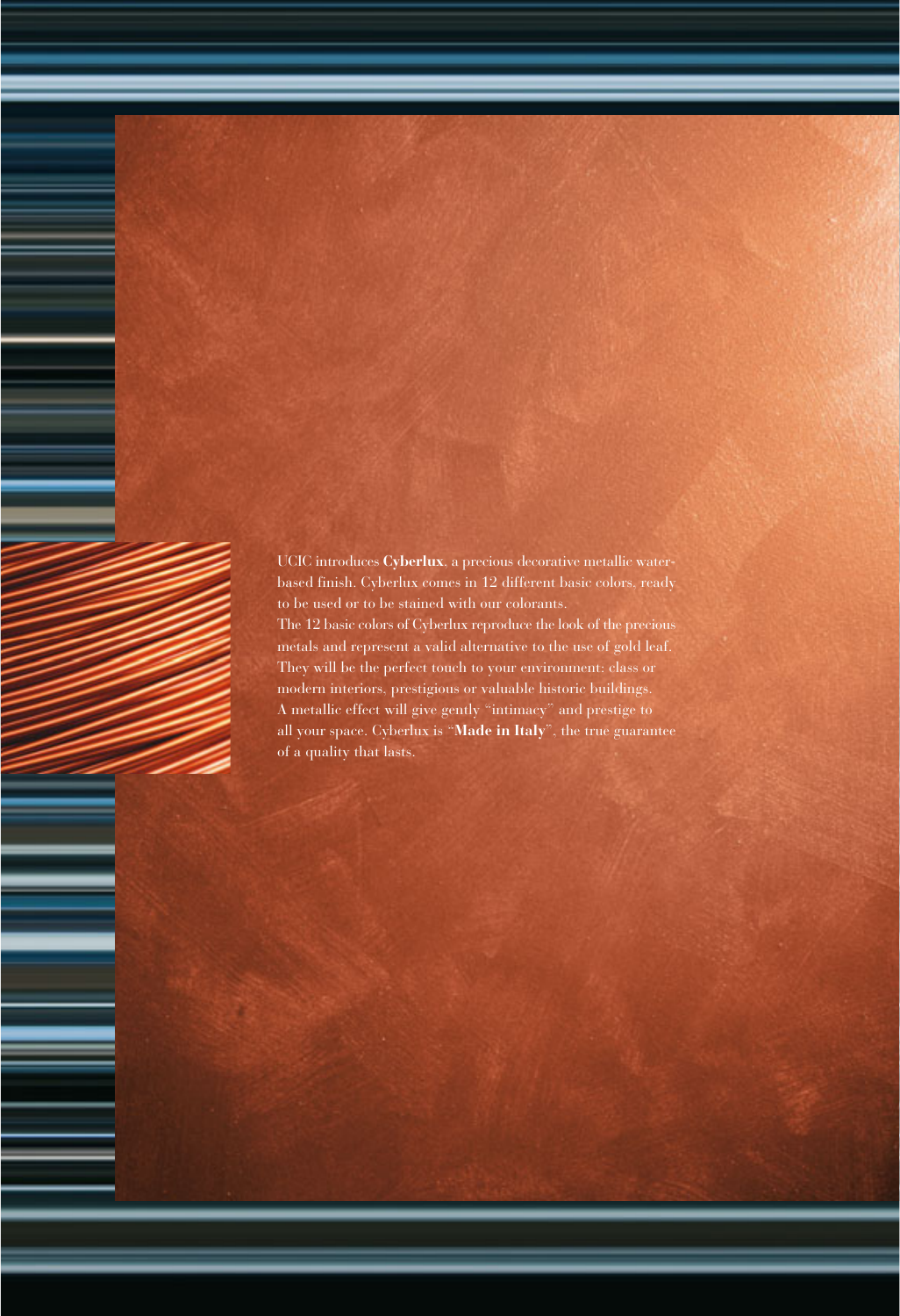# CYBERLUX le basi - basic colors



**C6 Madreperla -** *Mother-of-pearl*







**C7 Argento Antico -** *Ancient Silver*



**C0 Oro Brillante -** *Bright Gold*



**C1 Oro Favilla -** *Sparkle Gold*



**C2 Oro Azteco -** *Aztec Gold*







**C3 Bronzo -** *Bronze*



**C4 Rame -** *Copper*



**C8 Bronzo Antico -** *Ancient Bronze*



**C9 Rame Antico -** *Ancient Copper*



**C11 Acciaio Brunito -** *Burnished Steel*

Tutte le tinte di questa cartella sono state realizzate miscelando flaconi di Totocolor/Stabilcolor con confezioni di 2,5 litri di Cyberlux C6 Madreperla o Cyberlux C0 Oro Brillante *All the colors in this folder were made by mixing Totocolor / Stabilcolor mini bottles to packages of 2,5 liters of Cyberlux C6 Mother-of-Pearl or Cyberlux C0 Bright Gold.*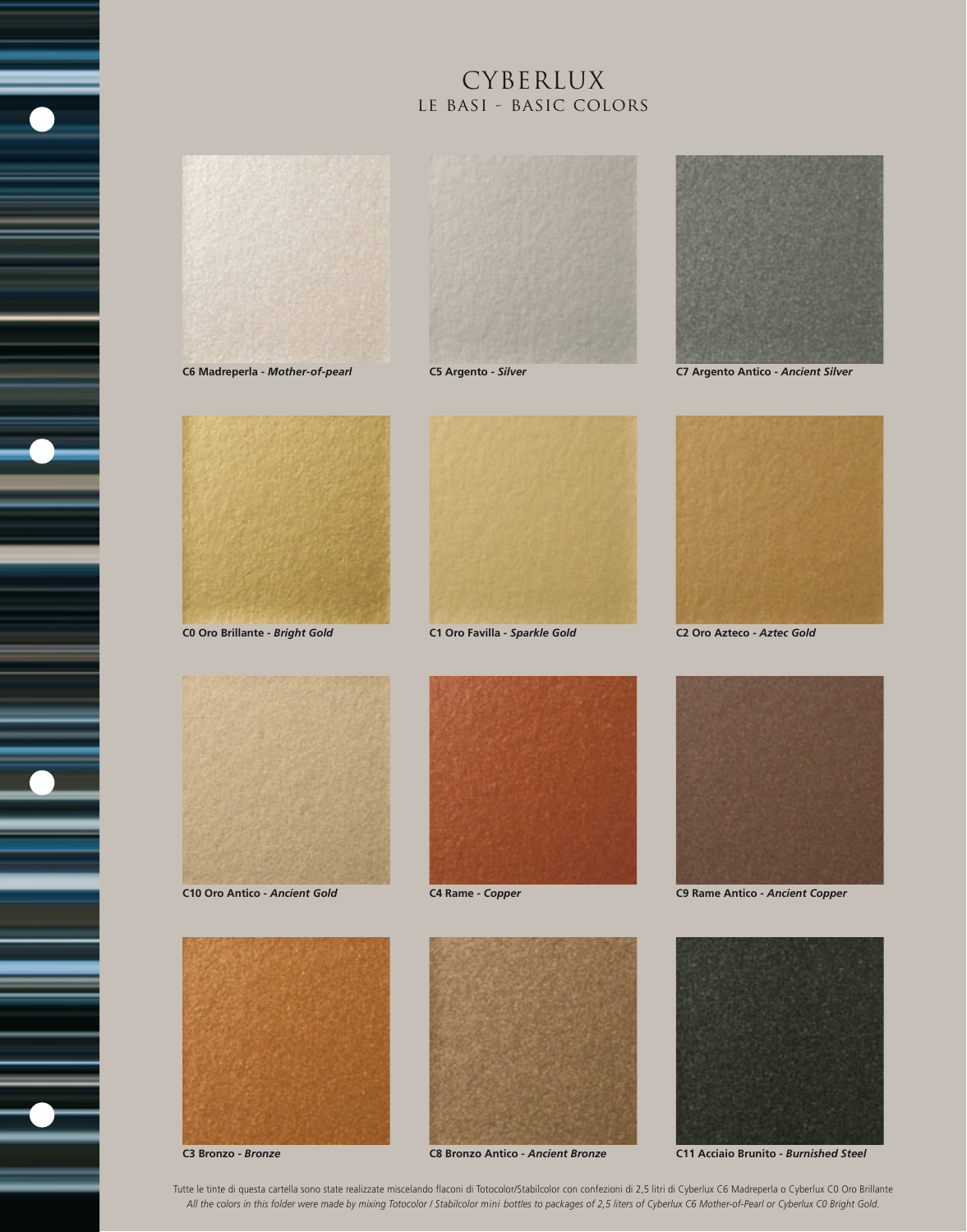

• 100 ml **S4**

• 15 ml **T24 72** • 130 ml **T24**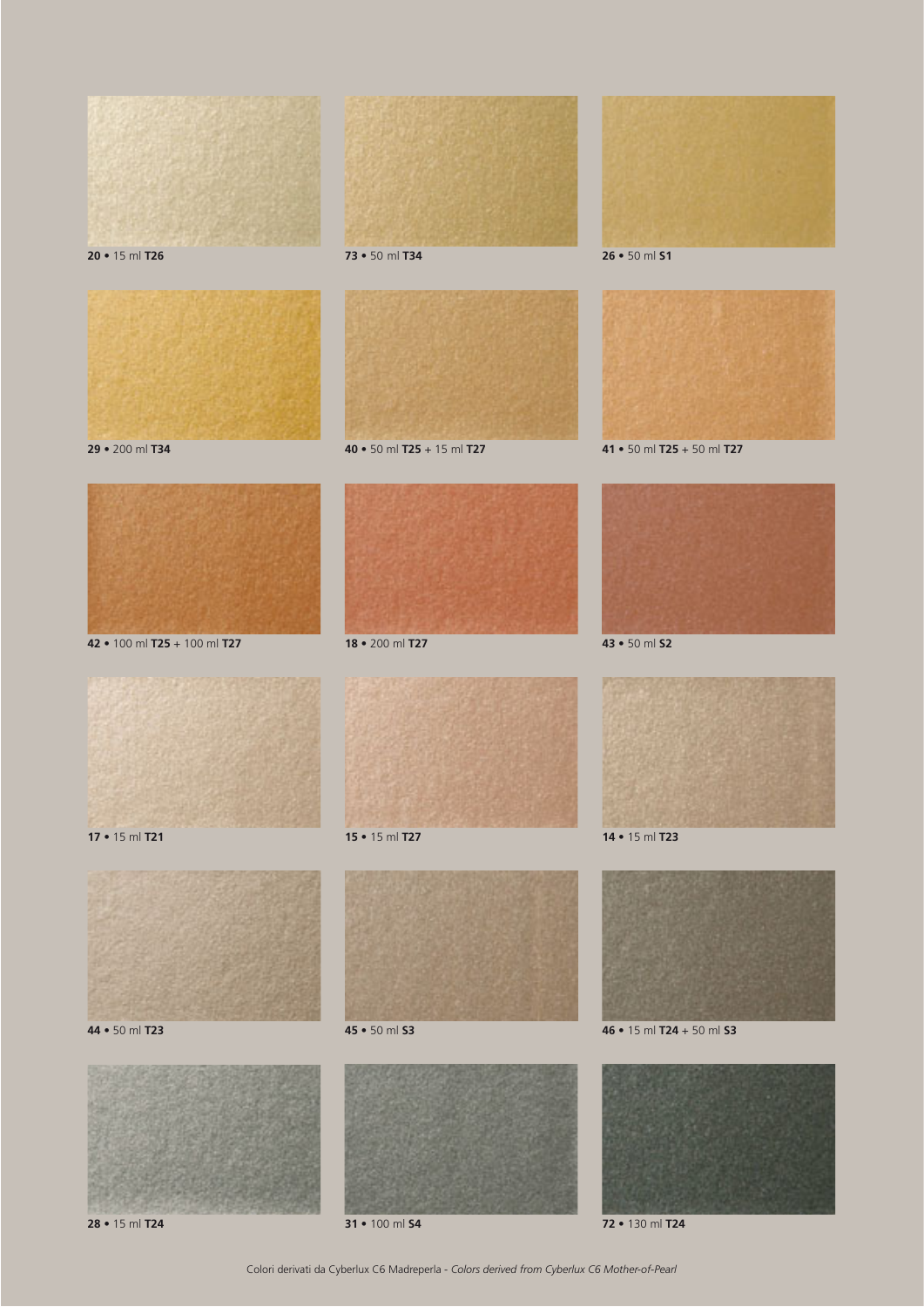• 200 ml **T28** + 15 ml **T24** • 15 ml **T29 55** • 50 ml **T22** + 50 ml **T29** • 15 ml **T28 53** • 200 ml **T28** • 50 ml **T22 51** • 150 ml **T22** • 200 ml **T28** + 30 ml **T29** • 15 ml **T24** + 50 ml **S2** • 15 ml **T22 48** • 100 ml **T22 49** • 100 ml **T22** + 15 ml **T30** + 15 ml **T28**







• 15 ml **T30** + 15 ml **T28 59** • 50 ml **T30** + 50 ml **T28 60** • 100 ml **T30** + 100 ml **T28**

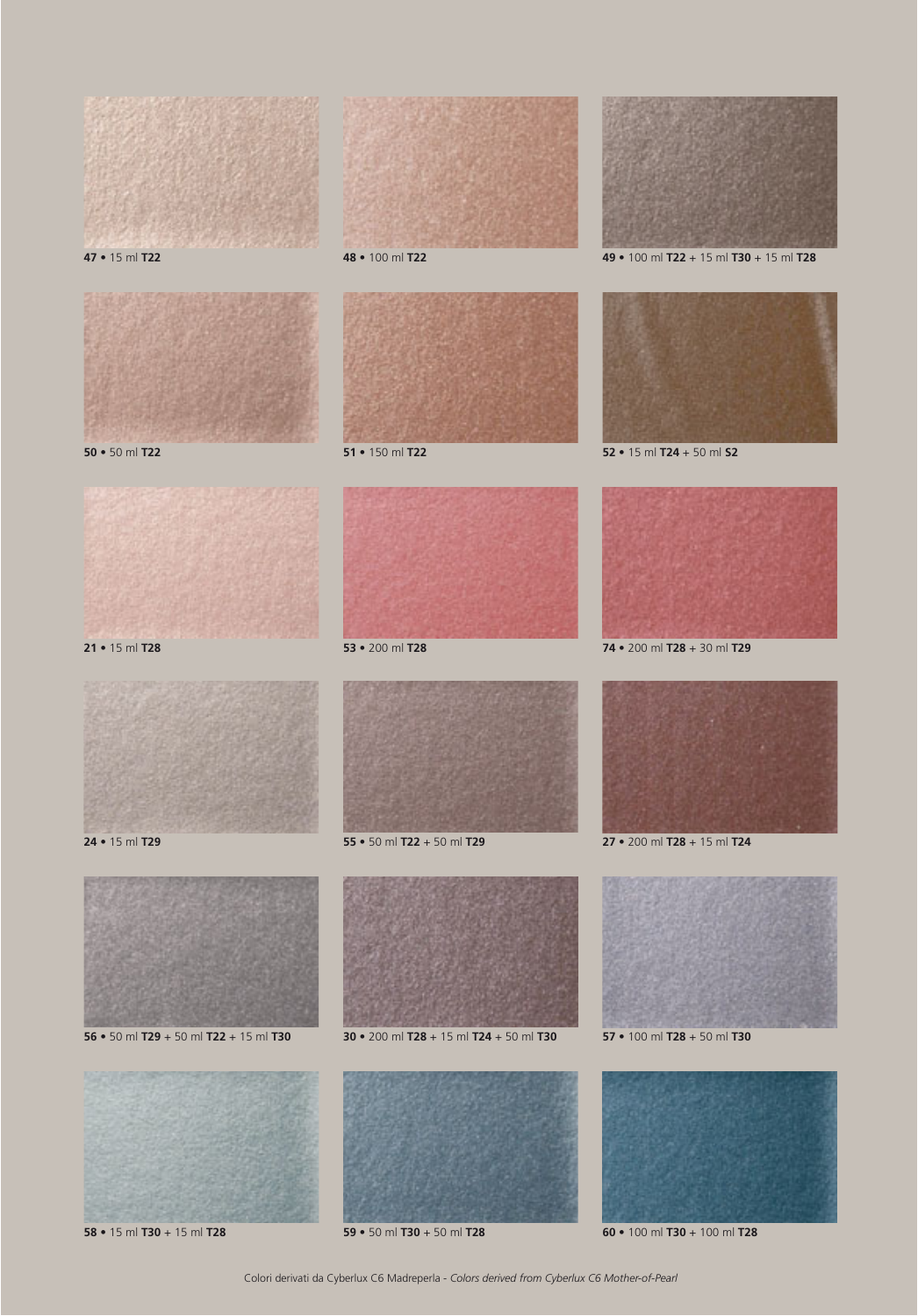

• 15 ml **T30 70** • 100 ml **T30** + 50 ml **S5 71** • 50 ml **S5** + 100 ml **T30** + 15 ml **T24**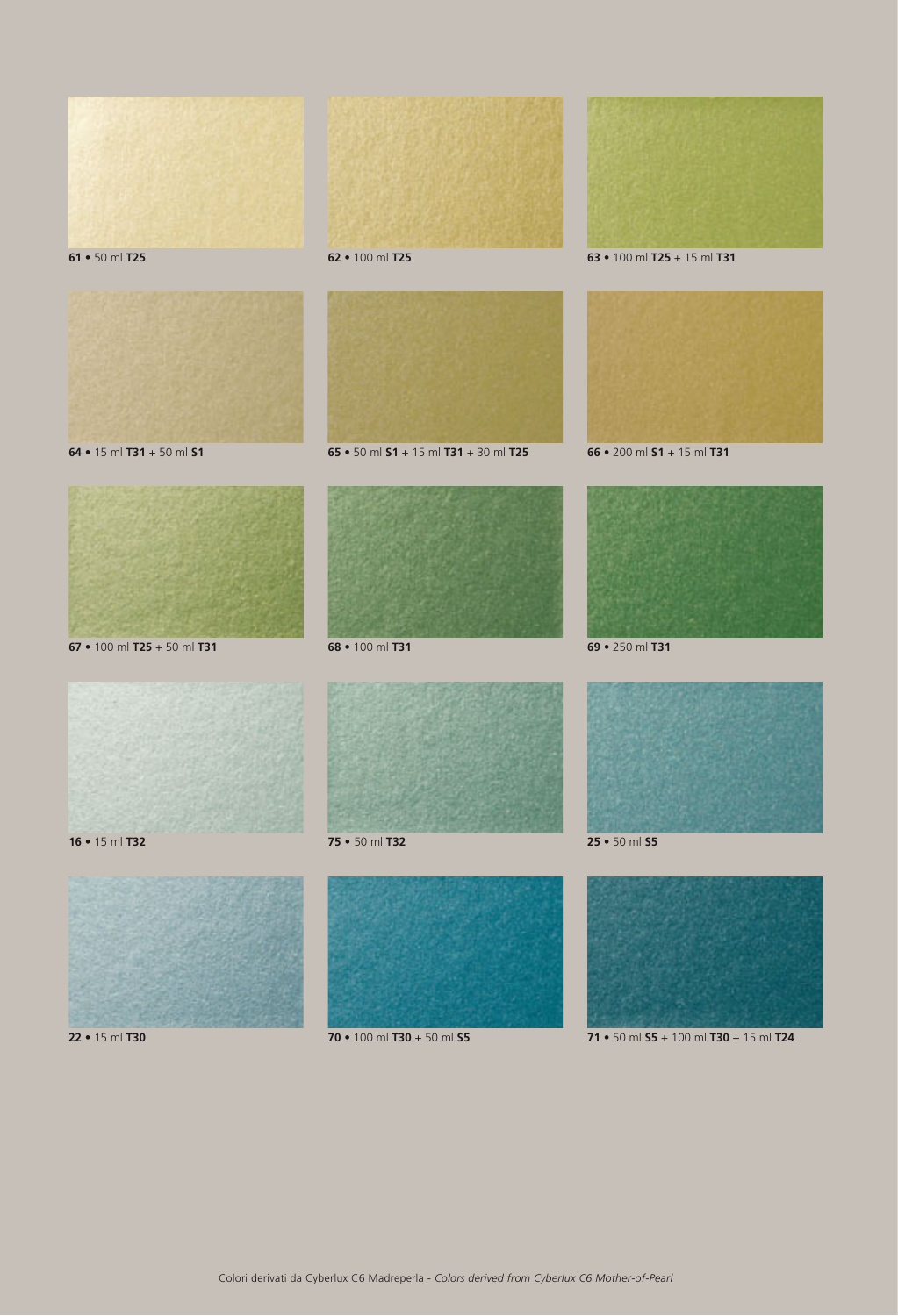

**C2 Oro Azteco -** *Aztec Gold*

effetto pennellato diagonale - *diagonal brushed effect*



**C3 Bronzo -** *Bronze*

effetto spatolato - *spatula effect*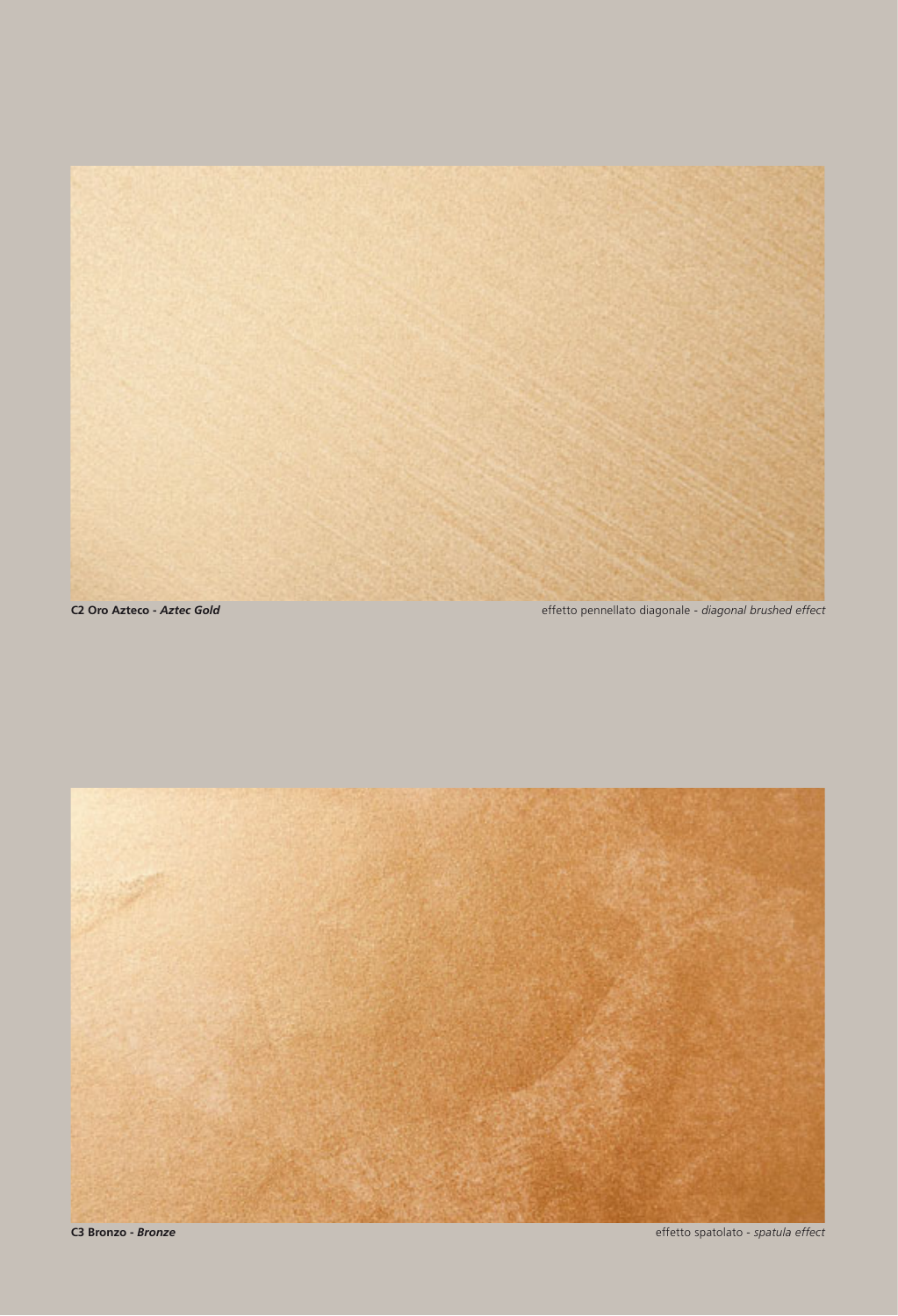

**C7 Argento Antico -** *Ancient Silver*

effetto pennellato a incrocio - *cross brushed effect*



**C11 Acciaio Brunito -** *Burnished Steel*

effetto nuvolato - *cloudy effect*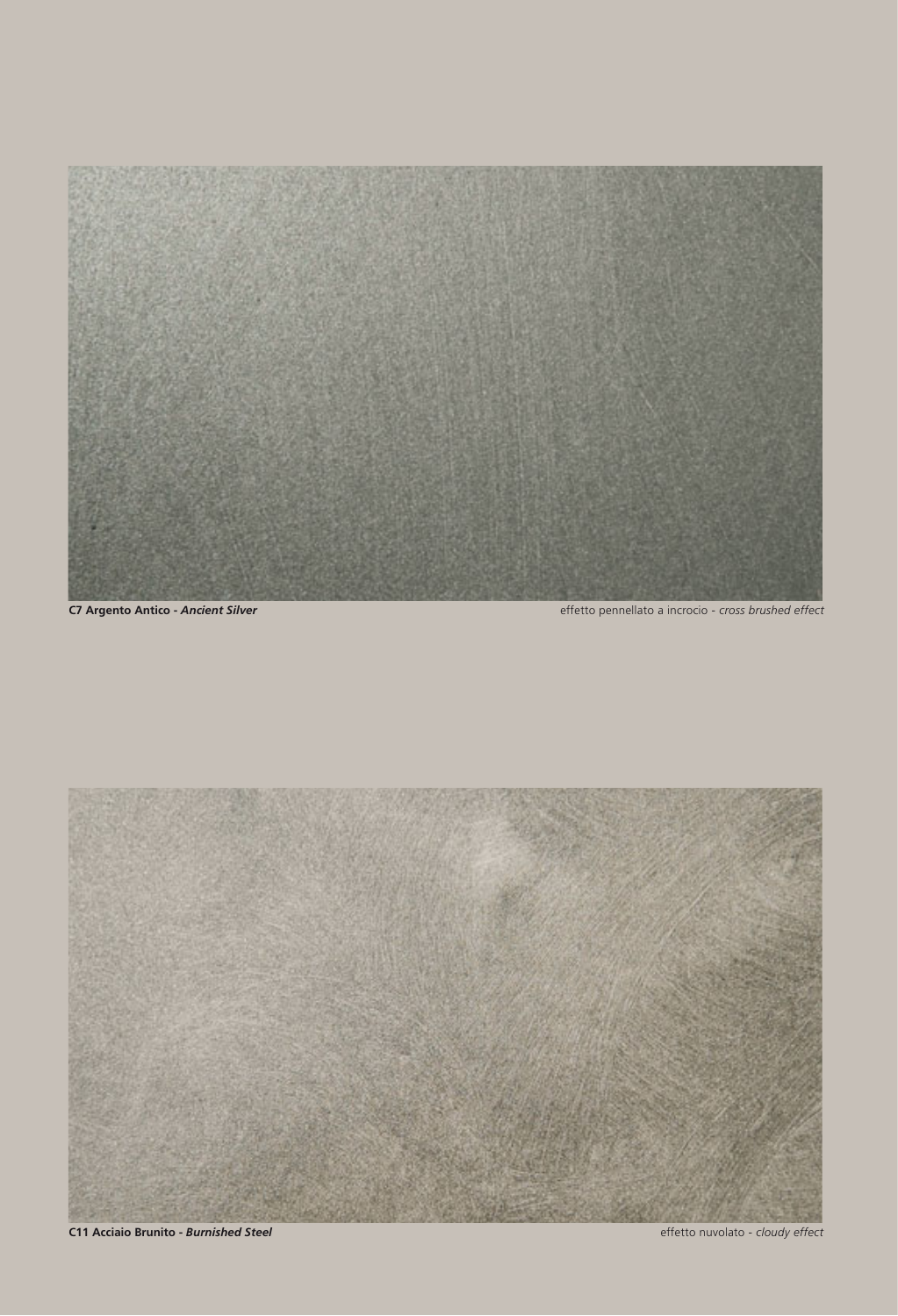

Note: le basi di Cyberlux sono ottenute da pigmenti di origine naturale che possono presentare leggere variabilità, per cui si suggerisce di usare il medesimo lotto per completare i lavori di decorazione. *Notes: Basic colors of Cyberlux are made from natural pigments that may show slight variation, so we suggest using the same batch to complete the decoration work.*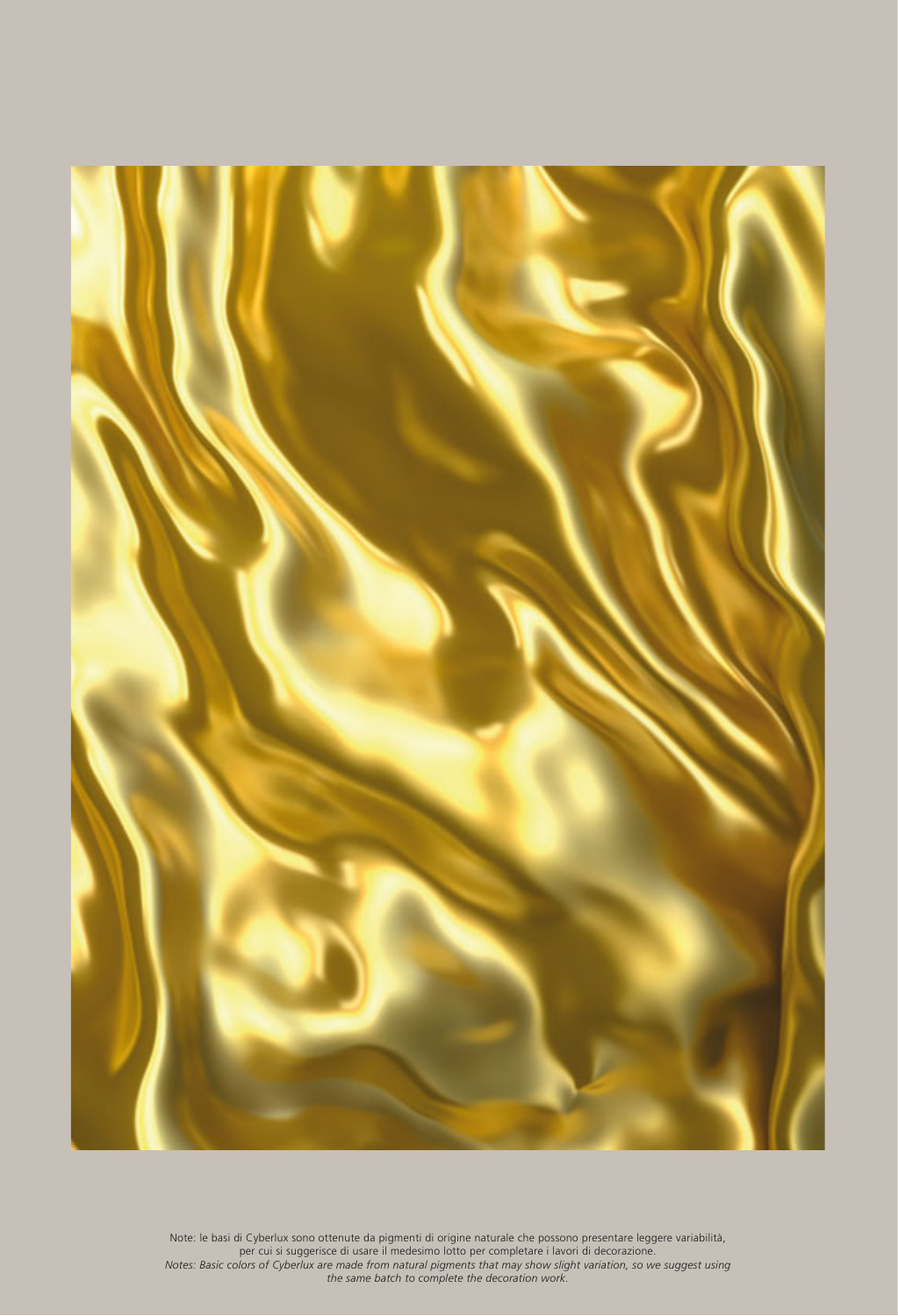

**C0 Oro Brillante -** *Bright Gold*

effetto tessuto - *fabric effect*



**11** • 50 ml **S5 12** • 200 ml **T28** + 15 ml **T24 13** • 200 ml **T28**